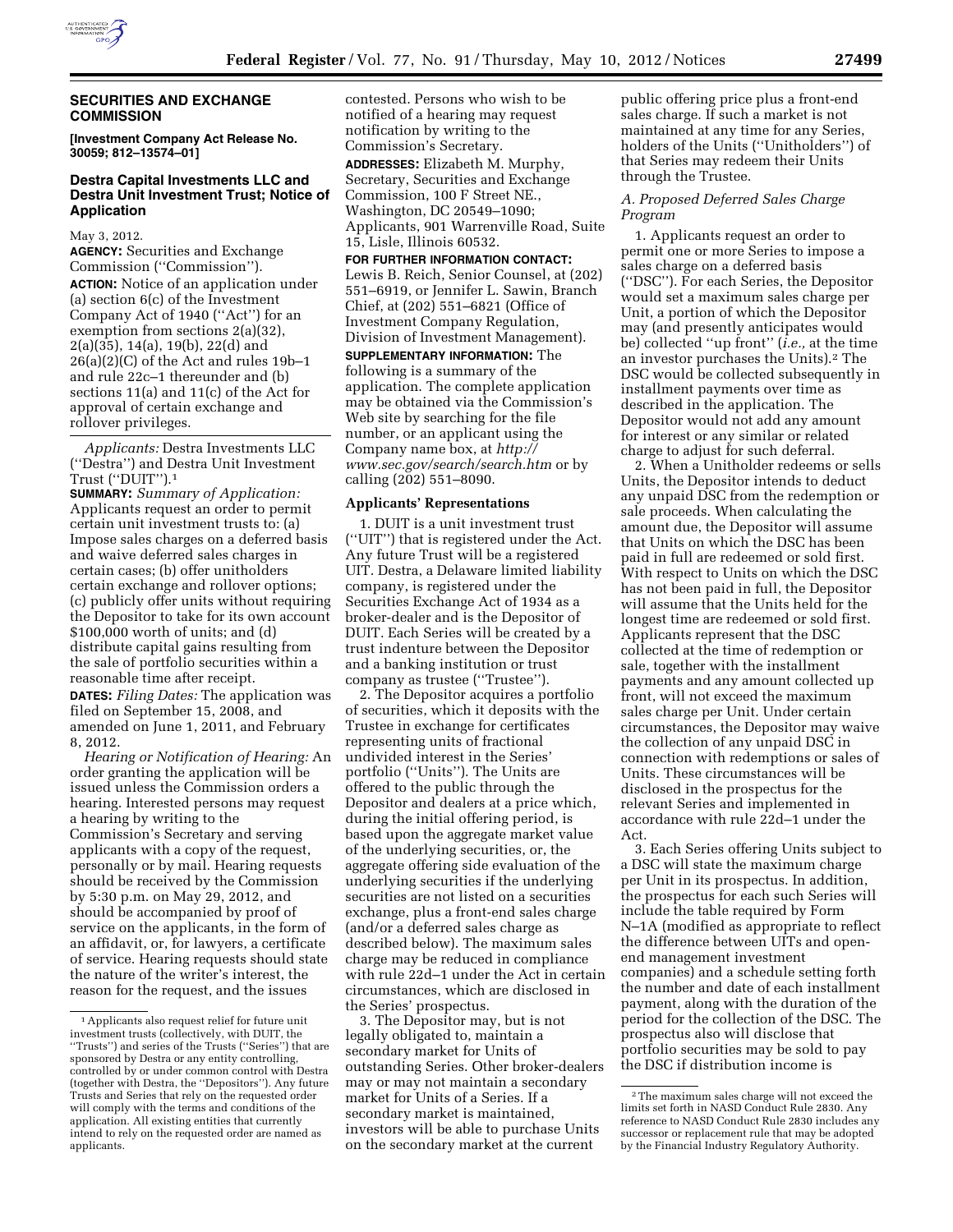insufficient and that securities will be sold pro rata, if practicable, otherwise a specific security will be designated for sale.

## *B. Exchange Option and Rollover Option*

1. Applicants request an order to the extent necessary to permit Unitholders of a Series to exchange their Units for Units of another Series (''Exchange Option'') and Unitholders of a Series that is terminating to exchange their Units for Units of a new Series of the same or similar type (''Rollover Option'') and to approve such exchanges. The Exchange Option and Rollover Option would apply to all exchanges of Units sold with a front-end sales charge or DSC.

2. A Unitholder who purchases Units under the Exchange Option or Rollover Option would pay a lower sales charge than that which would be paid for the Units by a new investor. The reduced sales charge under the Exchange Option and Rollover Option will be reasonably related to the expenses incurred in connection with the administration of the DSC program, which may include an amount that will fairly and adequately compensate the Depositor and participating underwriters and brokers for their services in providing the DSC program.

### **Applicants' Legal Analysis**

#### *A. DSC and Waiver of DSC*

1. Section 4(2) of the Act defines a ''unit investment trust'' as an investment company that issues only redeemable securities. Section 2(a)(32) of the Act defines a ''redeemable security'' as a security that, upon its presentation to the issuer, entitles the holder to receive approximately his or her proportionate share of the issuer's current net assets or the cash equivalent of those assets. Rule 22c–1 under the Act requires that the price of a redeemable security issued by a registered investment company for purposes of sale, redemption or repurchase be based on the security's current net asset value (''NAV''). Because the collection of any unpaid DSC may cause a redeeming Unitholder to receive an amount less than the NAV of the redeemed Units, applicants request relief from section 2(a)(32) and rule 22c–1.

2. Section 22(d) of the Act and rule 22d–1 under the Act require a registered investment company and its principal underwriter and dealers to sell securities only at the current public offering price described in the investment company's prospectus, with

the exception of sales of redeemable securities at prices that reflect scheduled variations in the sales load. Section 2(a)(35) of the Act defines the term ''sales load'' as the difference between the sales price and the portion of the proceeds invested by the depositor or trustee. Applicants request relief from section 2(a)(35) and section 22(d) to permit waivers, deferrals or other scheduled variations of the sales load.

3. Under section 6(c) of the Act, the Commission may exempt classes of transactions, if and to the extent that such exemption is necessary or appropriate in the public interest and consistent with the protection of investors and the purposes fairly intended by the policy and provisions of the Act. Applicants state that their proposal meets the standards of section 6(c). Applicants state that the provisions of section 22(d) are intended to prevent (a) riskless trading in investment company securities due to backward pricing, (b) disruption of orderly distribution by dealers selling shares at a discount, and (c) discrimination among investors resulting from different prices charged to different investors. Applicants assert that the proposed DSC program will present none of these abuses. Applicants further state that all scheduled variations in the sales load will be disclosed in the prospectus of each Series and applied uniformly to all investors, and that applicants will comply with all the conditions set forth in rule 22d–1.

4. Section 26(a)(2)(C) of the Act, in relevant part, prohibits a trustee or custodian of a UIT from collecting from the trust as an expense any payment to the trust's depositor or principal underwriter. Because the Trustee's payment of the DSC to the Depositor may be deemed to be an expense under section 26(a)(2)(C), applicants request relief under section 6(c) from section 26(a)(2)(C) to the extent necessary to permit the Trustee to collect installment payments and disburse them to the Depositor. Applicants submit that the relief is appropriate because the DSC is more properly characterized as a sales load.

### *B. Exchange Option and Rollover Option*

1. Sections 11(a) and 11(c) of the Act prohibit any offer of exchange by a UIT for the securities of another investment company unless the terms of the offer have been approved in advance by the Commission. Applicants request an order under sections 11(a) and 11(c) for Commission approval of the Exchange Option and the Rollover Option.

### *C. Net Worth Requirement*

1. Section 14(a) of the Act requires that a registered investment company have \$100,000 of net worth prior to making a public offering. Applicants state that each Series will comply with this requirement because the Depositor will deposit more than \$100,000 of securities. Applicants assert, however, that the Commission has interpreted section 14(a) as requiring that the initial capital investment in an investment company be made without any intention to dispose of the investment. Applicants state that, under this interpretation, a Series would not satisfy section 14(a) because of the Depositor's intention to sell all the Units of the Series.

2. Rule 14a–3 under the Act exempts UITs from section 14(a) if certain conditions are met, one of which is that the UIT invest only in ''eligible trust securities,'' as defined in the rule. Applicants state that they may not rely on rule 14a–3 because certain Series (collectively, ''Equity Series'') will invest all or a portion of their assets in equity securities or shares of registered investment companies which do not satisfy the definition of eligible trust securities.

3. Applicants request an exemption under section 6(c) of the Act to the extent necessary to exempt the Equity Series from the net worth requirement in section 14(a). Applicants state that the Series and the Depositor will comply in all respects with the requirements of rule 14a–3, except that the Equity Series will not restrict their portfolio investments to ''eligible trust securities.''

## *D. Capital Gains Distribution*

1. Section 19(b) of the Act and rule 19b–1 under the Act provide that, except under limited circumstances, no registered investment company may distribute long-term gains more than once every twelve months. Rule 19b– 1(c), under certain circumstances, exempts a UIT investing in eligible trust securities (as defined in rule 14a–3) from the requirements of rule 19b–1. Because the Equity Series do not limit their investments to eligible trust securities, however, the Equity Series will not qualify for the exemption in paragraph (c) of rule 19b–1. Applicants therefore request an exemption under section 6(c) from section 19(b) and rule 19b–1 to the extent necessary to permit capital gains earned in connection with the sale of portfolio securities to be distributed to Unitholders along with the Equity Series' regular distributions. In all other respects, applicants will